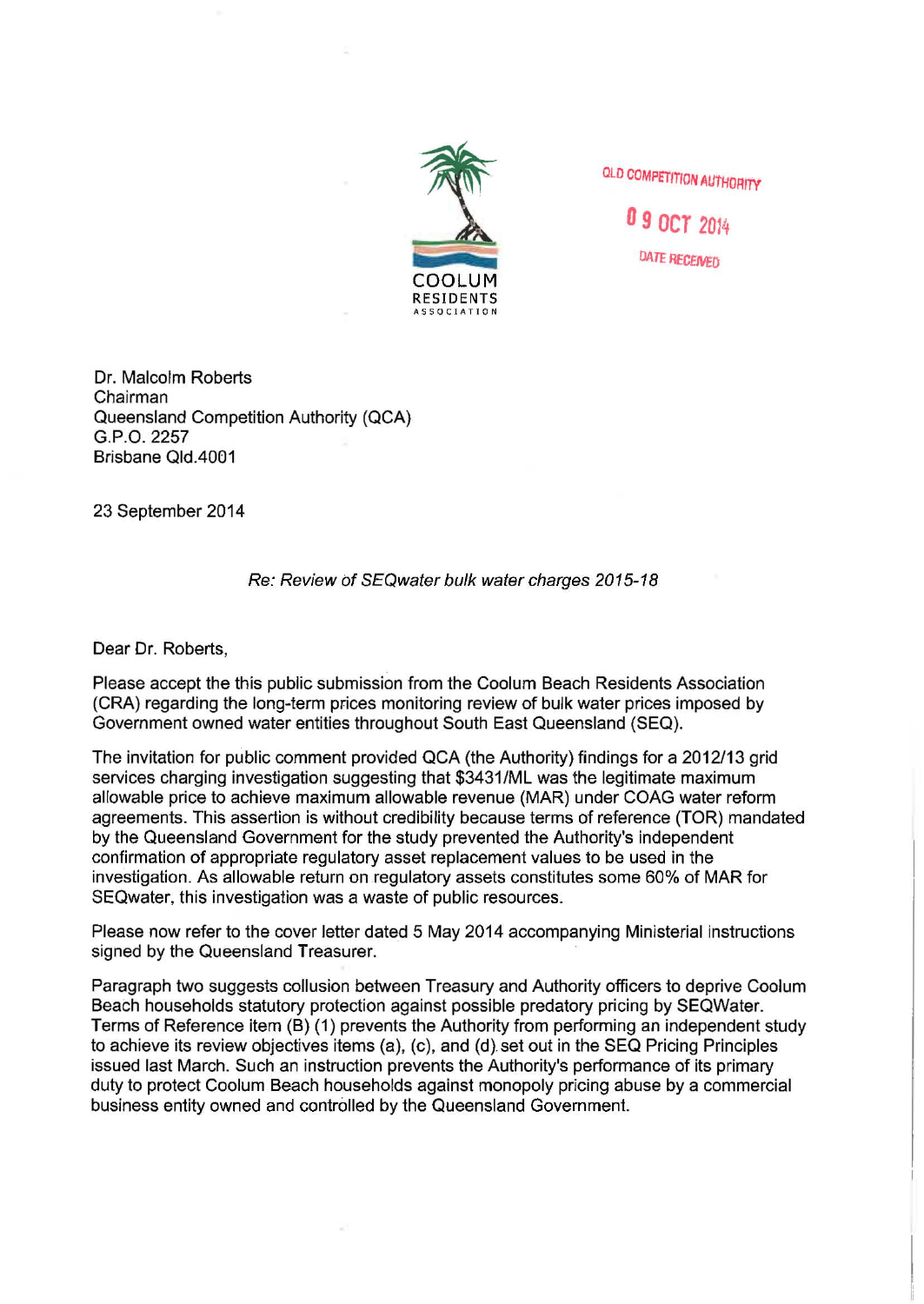Please note from the enclosed correspondence dated 25 March 2013, the Authority has responsibility for independently monitoring regulatory asset determinations and permissible MAR calculations by monopoly service providers such as SEQwater.

Yours sincerely,

Myndia

President Coolum Residents Association

Enc. Letter from Department of Environment Ref. C13/6564 dated 25 March 2013.

Cc. Federal Parliamentary Secretary - Urban Water Senator Simon Birmingham